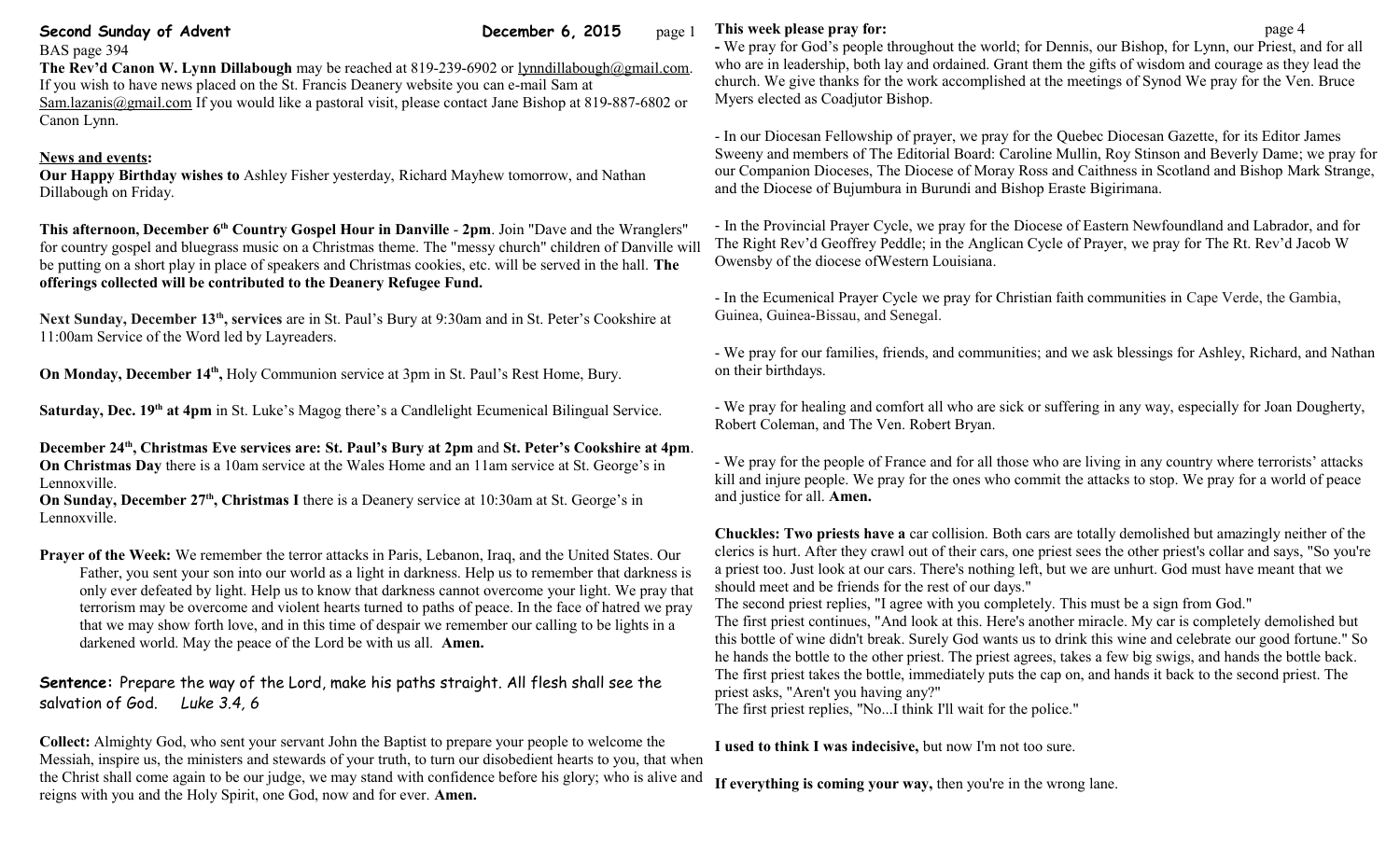Readings for: The Third Sunday of Advent December  $13<sup>th</sup>$ , 2015 (Year C) **A Reading from the Book of Zephaniah…**<sup>14</sup>Sing aloud, O daughter Zion; shout, O Israel! Rejoice and exult with all your heart, O daughter Jerusalem! <sup>15</sup>The Lord has taken away the judgments against you, he has turned away your enemies. The king of Israel, the Lord, is in your midst; you shall fear disaster no more.<sup>16</sup>On that day it shall be said to Jerusalem: Do not fear, O Zion; do not let your hands grow weak. <sup>17</sup>The is near." Lord, your God, is in your midst, a warrior who gives victory; he will rejoice over you with gladness, he will I am reminded that John the Baptist is not a "nice" man. He has no problem with calling those who are renew you in his love; he will exult over you with loud singing<sup>18</sup>as on a day of festival. I will remove disaster from you, so that you will not bear reproach for it.<sup>19</sup>I will deal with all your oppressors at that time. And I will save the lame and gather the outcast, and I will change their shame into praise and renown in all the earth.<sup>20</sup>At that time I will bring you home, at the time when I gather you; for I will make you renowned and praised among all the peoples of the earth, when I restore your fortunes before your eyes, says the Lord. *Zephaniah 3:14-20*

#### **Canticle 3 BAS page 76 (Isaiah 12:2-6)**

**A Reading from the Letter of Paul to the Philippians…**<sup>4</sup>Rejoice in the Lord always; again I will say, Rejoice.<sup>5</sup>Let your gentleness be known to everyone. The Lord is near.<sup>6</sup>Do not worry about anything, but in everything by prayer and supplication with thanksgiving let your requests be made known to God.<sup>7</sup>And the peace of God, which surpasses all understanding, will guard your hearts and your minds in Christ Jesus. *Philippians 4:4-7* 

**The Holy Gospel of our Lord Jesus Christ according to Luke…**<sup>7</sup> John said to the crowds that came out to be baptized by him, "You brood of vipers! Who warned you to flee from the wrath to come? <sup>8</sup>Bear fruits worthy of repentance. Do not begin to say to yourselves, 'We have Abraham as our ancestor'; for I tell you, God is able from these stones to raise up children to Abraham. Even now the ax is lying at the root of the trees; every tree therefore that does not bear good fruit is cut down and thrown into the fire."<sup>10</sup>And the crowds asked him, "What then should we do?"<sup>11</sup>In reply he said to them, "Whoever has two coats must share with anyone who has none; and whoever has food must do likewise."<sup>12</sup>Even tax collectors came to be baptized, and they asked him, "Teacher, what should we do?"<sup>13</sup>He said to them, "Collect no more than the amount prescribed for you."<sup>14</sup>Soldiers also asked him, "And we, what should we do?" He said to them, "Do not extort money from anyone by threats or false accusation, and be satisfied with your wages." <sup>15</sup>As the people were filled with expectation, and all were questioning in their hearts concerning John, whether he might be the Messiah,<sup>16</sup>John answered all of them by saying, "I baptize you with water; but one who is more powerful than I is coming; I am not worthy to untie the thong of his sandals. He will baptize you with the Holy Spirit and fire.<sup>17</sup>His winnowing fork is in his hand, to clear his threshing floor and to gather the wheat into his granary; but the chaff he will burn with unquenchable fire."<sup>18</sup>So, with many other exhortations, he proclaimed the good news to the people. *Luke 3:7-18* 

**Short Reflections:** In these final verses from his book, the Prophet Zephaniah gives us a vision of the restoration of the People of God. The Lord has "taken away the judgments against [them];" that is, he has pardoned them and released them. And that is only the beginning. In a particularly striking verse, the prophet evocatively describes how, just as Israel should rejoice in the Lord, the Lord will rejoice over them. And yet, this restoration still remains, for the prophet, a promise to be fulfilled in the future. In a series of first-person declarations, the Lord promises that he "will" save his people, turn their situation around, and make them great among the nations, and all before their very eyes.

The passage from the conclusion of St. Paul's letter to the Church in Philippi is, at the risk of being cliché,

short but sweet. He exhorts those who hear him to rejoice, to be gentle, to worry not, to be in prayer with God, supplicating, but, above all, giving thanks. Paul desires that the Philippians would let the peace of God, which is better than human intellection, wash over them, for it will stand watch over their hearts and minds in Jesus Christ. Why does Paul tell the Philippians to do all of this? The answer is simple: because "the Lord

drawn to him a "brood of vipers" when he questions their level of sincerity. His message is not a soft one. The eschatological ax, he says, is ready to chop down not only the barren trees but also those that do not bear good enough fruit, after which they will be thrown into the fire. Likewise, while the wheat will be gathered safely into the barns, the chaff will be burned with "unquenchable fire." And, according to John, there is nothing special about being a child of Abraham, a child of the promise. Yet, at the end of this passage, St. Luke calls all of this "good news." And it really is. After all, the One who will burn the chaff with fire will also baptize the penitent with the Holy Spirit and with fire. This One is none other than the Messiah, whom the people coming to John are awaiting so eagerly that they hope that the Baptist himself might fit the bill. Yes, the Messiah will bring a fire of destruction, but also a fire of purification and renewal. Furthermore, there is time, right now, to repent and bear good fruit. No, John is not a "nice" man. But he is good, and so is the One he proclaims. *Donald J. Griffin*

**On Nov. 29th Advent began** and we moved into Year C of the lectionary. During this Year C of the threeyear lectionary cycle, we will read through Luke's gospel, hear the stories and proclamations of the prophets, and spend considerable time in the epistles of Galatians, Colossians, I and II Timothy, and II Thessalonians. During August 2016, we'll complete the readings from Hebrews begun toward the end of Year B. While the readings for each Advent in the three-year cycle vary from year to year, the pattern of these readings is always the same. We always begin with the end of all things in mind. Week 1 focuses on the second coming of Christ. Week 2 brings us the story of the ministry and prophetic role of John the Baptist. Week 3 is the message of John the Baptist, which, while a message of judgment, is always counterpoised by the call to rejoice. And week 4 focuses on the role of Mary.

By starting at the end and then unfolding the fulfillment of promises that lead toward it, Advent invites us into a different story of time and history than that of North American culture's version of December,

"Christmastime" which lures us into shopping malls, online retailers, and parties. It lulls us into the drowse of manufactured memories of the perfect bliss of a snowy winter's day. And it seduces us to break our bank accounts to purchase more and more new things.

Advent could not be more different. Advent forces us to ask whether our marketplace practices can stand before the judgment seat of Christ. It awakes us to the radical disjuncture between God's dream for creation and the mess we have made of it. It calls us to give our all, not for our own pleasure or that of our dear ones, but in pursuit of God's mission of making all things new. Yes, there is light in the land of darkness, there are angels and shepherds announcing and celebrating the birth of Jesus but that is only the beginning. That's Christmas Eve. On Christmas Day comes the announcement that sets the course for the real work and purpose of this season. "The Word became flesh and dwelt among us, and we have seen his glory." Christmas Season is an extended time for contemplating the ramifications of the incarnation of God, and both the hope and the significant threat God's becoming flesh has been and continues to be to the kingdoms of this world and those who rule and defend them.

Advent calls us to wake up— become conscious of what's really going on and what's really at stake so that as we come to Christmas, beholding the glory of the only-begotten Son of God, we do so with eyes wide open to the opportunities and pitfalls that lie before those of us who have been made or are preparing to be made the children of God by water and the Holy Spirit. - *[Taylor Burton-Edwards](http://www.umcdiscipleship.org/resources/burton-edwards-taylor)*